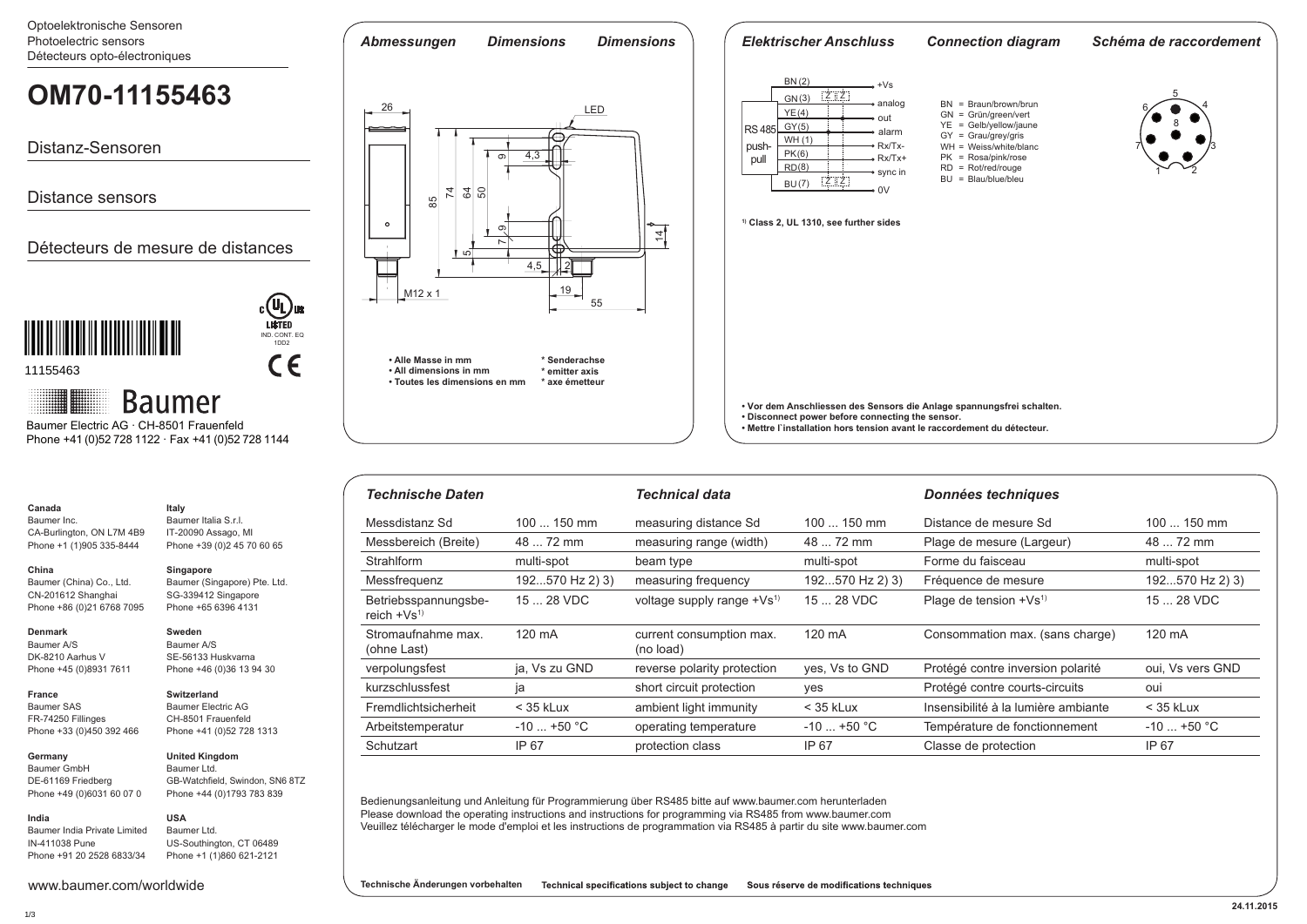| <b>LIVE MONITOR</b>          |                       |                          |             |
|------------------------------|-----------------------|--------------------------|-------------|
|                              |                       |                          |             |
|                              |                       |                          |             |
| <b>MEAS TYPE</b>             | Avg DIST              |                          |             |
|                              | Max DIST              |                          |             |
| $\triangle \nabla$           | Min DIST              |                          |             |
|                              |                       |                          |             |
| <b>OBJECT</b>                | <b>Bright</b>         |                          |             |
| $\land$ $\triangledown$      | <b>Dark</b>           |                          |             |
| <b>PRECISON</b>              | <b>Standard</b>       |                          |             |
|                              | <b>High</b>           |                          |             |
|                              | <b>Very High</b>      |                          |             |
| $\triangle \nabla$           |                       |                          |             |
|                              |                       |                          |             |
| FIELD OF VIEW                | <b>LIMIT LEFT</b>     | Value in mm              |             |
| $\triangle \nabla$           | <b>LIMIT RIGHT</b>    | Value in mm              |             |
|                              | Set max values        |                          |             |
| <b>ANALOG OUT</b>            | <b>SCALE OUT</b>      | <b>DIST NEAR</b>         | Value in mm |
|                              |                       | <b>DIST FAR</b>          | Value in mm |
|                              |                       |                          |             |
| $\triangle \nabla$           |                       | Set max values           |             |
|                              | <b>ANALOG OUT</b>     | Current / Voltage        |             |
|                              | <b>CHARACTERISTIC</b> | Pos. slope / Neg. slope  |             |
|                              |                       |                          |             |
| <b>DIGITAL OUT</b>           | <b>DIGITAL OUT</b>    | Point / Window           |             |
|                              | <b>SWITCH POINT</b>   | Value in mm              |             |
| $\triangle \, \triangledown$ | <b>WINDOW P1</b>      | Value in mm              |             |
|                              | <b>WINDOW P2</b>      | Value in mm              |             |
|                              | <b>OUTPUT LEVEL</b>   | Active high / Active low |             |
|                              |                       |                          |             |
| <b>SYSTEM</b>                | RS485 BAUD            | 38400<br>57600           |             |
|                              |                       | 115200                   |             |
|                              | RS485 ADDR            | number                   |             |
|                              | <b>DISPLAY LIGHT</b>  |                          |             |
|                              |                       | OFF 5min<br>OFF 10min    |             |
|                              |                       | OFF 20min                |             |
|                              |                       | <b>Always ON</b>         |             |
|                              | <b>SENSOR INFO</b>    | <b>SENSOR TYPE</b>       |             |
|                              |                       | <b>SERIAL NUM</b>        |             |
|                              | <b>LANGUAGE</b>       | English                  |             |
|                              |                       | Deutsch                  |             |
|                              |                       | Inglese                  |             |
|                              |                       | Français                 |             |
|                              | <b>RESET</b>          | <b>Factory Set</b>       |             |
| <b>SETTINGS</b>              | <b>APPLY</b>          | Setting 1                |             |
|                              |                       | Setting 2                |             |
|                              |                       | Setting 3                |             |
|                              | <b>STORE</b>          | Setting 1                |             |
|                              |                       | Setting 2                |             |
|                              |                       | Setting 3                |             |
|                              | <b>SHOW ACTIVE</b>    | Values                   |             |
|                              | <b>SHOW SETTING 1</b> | Values                   |             |
|                              | <b>SHOW SETTING 2</b> | Values                   |             |
|                              | <b>SHOW SETTING 3</b> | Values                   |             |
|                              |                       |                          |             |